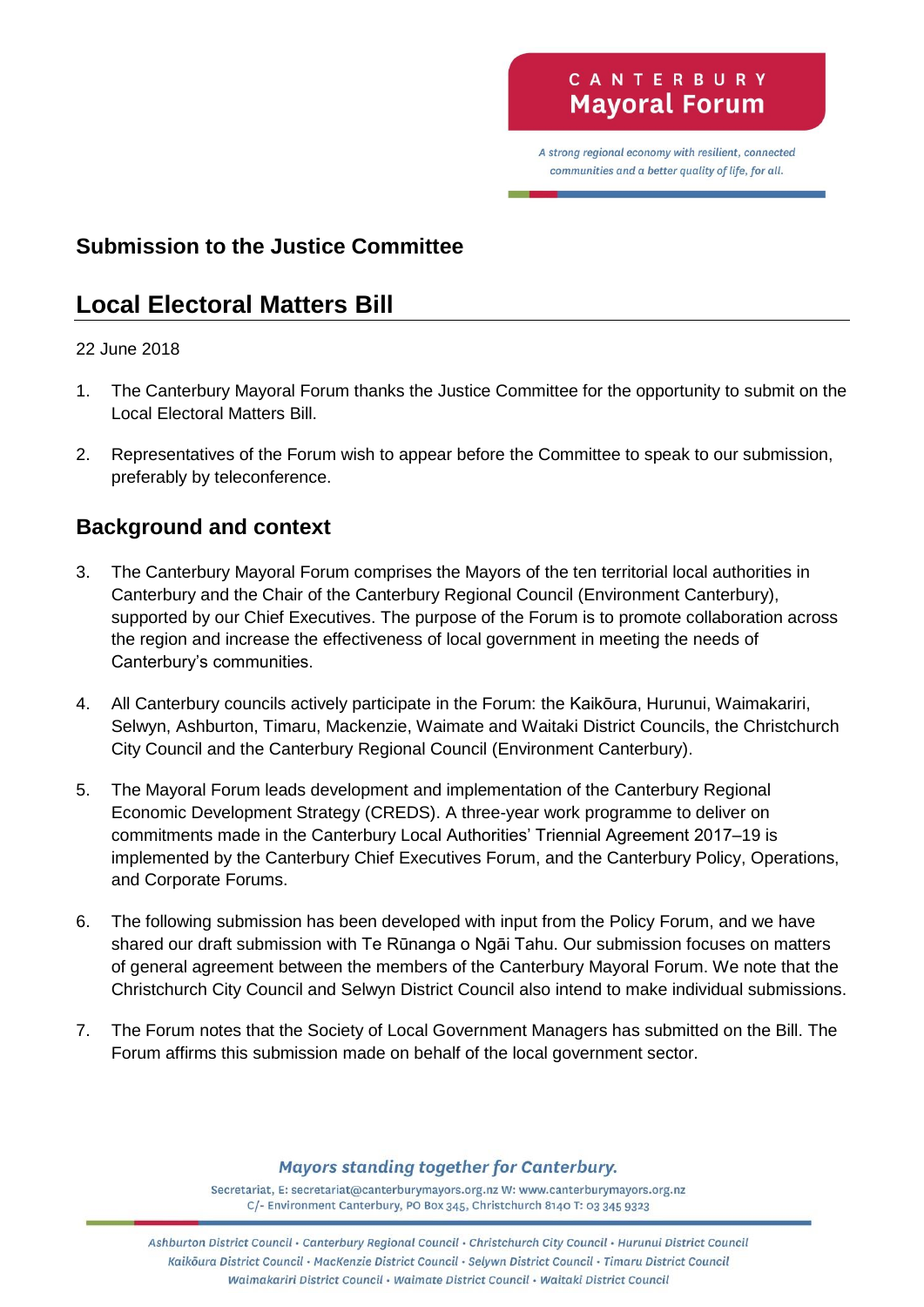## **General comment**

- 8. The Canterbury Mayoral Forum welcomes this omnibus bill amending the Local Electoral Act 2001 and the Electoral Act 1993 to:
	- support the conduct of trials of novel voting methods (such as online voting)
	- enable local authorities to utilise date of birth information
	- allow for analysis of voter participation in local elections (including trials) to utilise age group information.
- 9. The Forum would also recommend that the Justice Committee consider expanding the provisions for analysis of voter participation in local elections (including trials) to utilise other demographic indicators alongside age group information.

#### **Trials of novel voting methods**

- 10. We welcome the amendments to the Electoral Act to allow local authorities to trial novel voting methods with a specified class of elector. The ability to trial a novel voting method provides for a low-risk way to test the method's effectiveness for wider use.
- 11. We note that one of the barriers to conducting elections with novel methods, such as online voting, has been the lack of regulations outlining the parameters of how such an election should be conducted.
- 12. An online solution is likely to be a necessary option in the future as use of postal services declines and our communities become more digitally connected. Online voting would also enable easier access to certain groups (such as overseas or visually–impaired voters) and assist in increasing voter turnout.
- 13. We hope that these amendments will lead to trials among local authorities to inform the creation of such regulations, allowing for novel voting methods, particularly online voting.

#### **Access to date of birth information**

- 14. Access to date of birth information from the electoral roll by local authorities is also welcomed. Date of birth information is a unique identifier that can be used alongside other information to help identify that a voter is genuine. Ensuring that votes received are legitimate is vital to conducting robust and proper elections for any local authority.
- 15. We are also comfortable with the proposed requirements of local authorities to ensure security of voter information. To maintain and increase participation on local body elections, voters must be able to feel their information is secure.

#### **Access to age group information**

- 16. We welcome the amendments to the Electoral Act to allow local authorities to access age-group information from the electoral roll for research purposes.
- 17. Allowing local authorities to use age group information, particularly alongside trials of novel voting methods, will support local authorities to encourage increased voter participation and evaluate trials of novel voting methods.